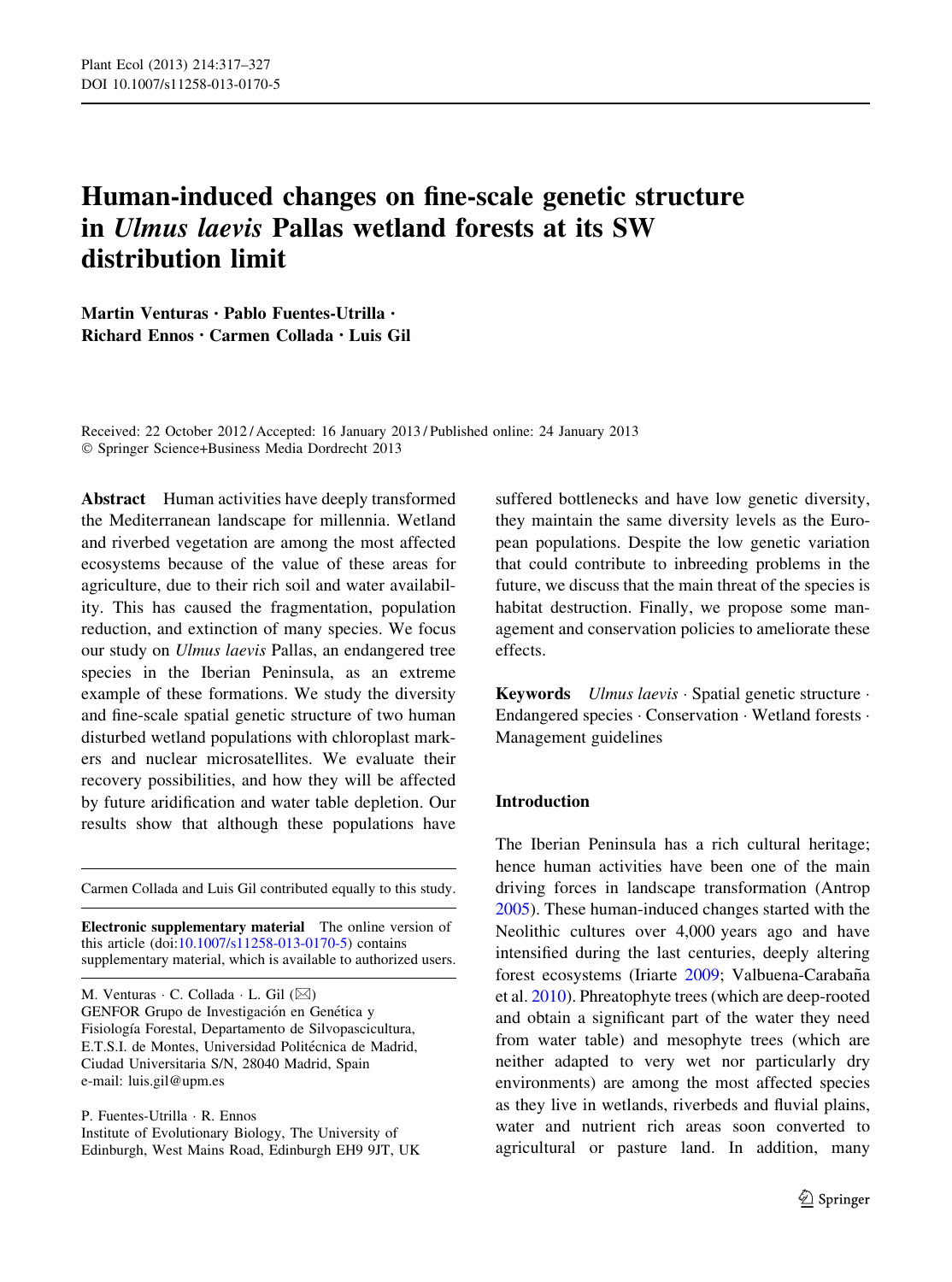wetlands were drained to prevent human health risks from mosquito-borne diseases or poor water quality. Nowadays, these riparian forests are also subject to human disruption by poplar plantations, sand and gravel mining, hydrological control of rivers, urbanization, recreation, and construction of golf courses (Hooke [2006](#page-10-0)). Lowered water tables due to groundwater pumping for agricultural and municipal activity have also caused loss of wetland vegetation and its substitution by climatic types. Although waterlogged areas were very common in the past, most of them have disappeared. In many places, local toponymy is the only evidence that they once existed. Consequently, many species have suffered fragmentation, population reduction, and regional, or local extinction. For example, over the last 60 years the extent of Las Tablas de Daimiel National Park wetlands has been reduced to less than a seventh of its original extent, causing vegetation shift and the loss of three quarters of hydrophyte species (plants adapted to grow in water)  $(A)$  lvarez-Cobelas et al. [2001\)](#page-9-0).

In the last 30 years seasonal precipitation patterns have changed in the Iberian Peninsula: winter to summer rainfall has decreased and there has been an increase in autumn rainfall percentage (De Luis et al. [2010\)](#page-9-0). If this trend continues it will affect many tree species, crops, and pastures as the water availability will be lower at the beginning of the growing season. For example, stone pine (Pinus pinea L.) cone yield has decreased 55 % in the last 40 years due to rainfall reduction (Mutke et al. [2005\)](#page-10-0). Current climate change scenarios estimate an increase in aridity and irrigation needs for the Iberian Peninsula (Moreno [2005](#page-10-0); Rodríguez et al. [2007\)](#page-10-0); this will enhance water demand and deplete water tables, putting more pressure on existing riparian woods. Landscape fragmentation increases vulnerability to disturbances which, in combination with reductions in propagule dispersal, can compromise the survival of remnant populations (Thuiller et al. [2005\)](#page-10-0). The effects of genetic drift, inbreeding, and low gene flow on genetic diversity and fitness can put rare plants and small populations at genetic risk (Ellstrand and Elam [1993](#page-9-0)). Therefore, the knowledge of spatial genetic structure (SGS) of populations is important for establishing sound conservation strategies (Newton et al. [1999](#page-10-0); Moritz [2002\)](#page-10-0) and for understanding the response to perturbations. Adults from plants species do not move and their propagules, i.e., pollen, seeds, and cuttings, often

show moderate to strong spatial restriction in their dispersal, frequently causing SGS in plant populations (Vekemans and Hardy [2004\)](#page-10-0). Human-induced changes in wetlands and fluvial systems have caused disturbances in large-scale and fine-scale SGS of riparian species (Kikuchi et al. [2011](#page-10-0)).

The European white elm (Ulmus laevis Pallas) is a temperate deciduous tree that grows in riparian forests and damp soils in Central and Eastern Europe (Collin [2003\)](#page-9-0). It is an anemophilous tree and its seeds are dispersed by wind and water. In Southwest Europe its populations are extremely rare, very small, fragmented and, due to their geographic location more sensitive to increasing aridification due to climate change. One of U. laevis glacial refuges was the Iberian Peninsula (Fuentes-Utrilla [2008\)](#page-9-0), where the species is native and critically endangered. In the Mediterranean regions of Spain U. laevis mainly grows in seasonal waterlogged soils linked to aquifer discharge areas, river floodplains and small closed basins. Habitat destruction and Dutch elm disease (DED) have affected this species all over Europe, resulting in a need for specific conservation strategies (Collin et al. [2004;](#page-9-0) Goodall-Copestake et al. [2005](#page-9-0)). At its northern range, due to the low genetic diversity, the strong genetic structure and the outcrossing nature of the species, it may be especially vulnerable to size reduction (Nielsen and Kjær [2010\)](#page-10-0). However, these northern populations are relatively large and continuous compared to the southern ones. In Southwest Europe, based on the genetic structure and diversity of its populations, some general conservation guidelines have been proposed for U. *laevis* (e.g., inclusion of the species in the Red List; establishment of evolutionary significant units and management units; and increasing population sizes within management units by reforestations) (Fuentes-Utrilla [2008\)](#page-9-0). However, more detailed information on the fine-scale SGS and gene dispersal in the region are needed to implement sound conservation measures. To investigate the effect of anthropogenic habitat disruption on local SGS, we have studied two of the largest Spanish U. laevis populations (Fig. [1](#page-2-0); Online Resource 1) with known human disruptions. The first one, Quitapesares, was first transformed to agricultural land and has recently become a golf course. The second, Valdelatas, suffered water table depletion and deforestation, and seems to have undergone a much higher population size reduction.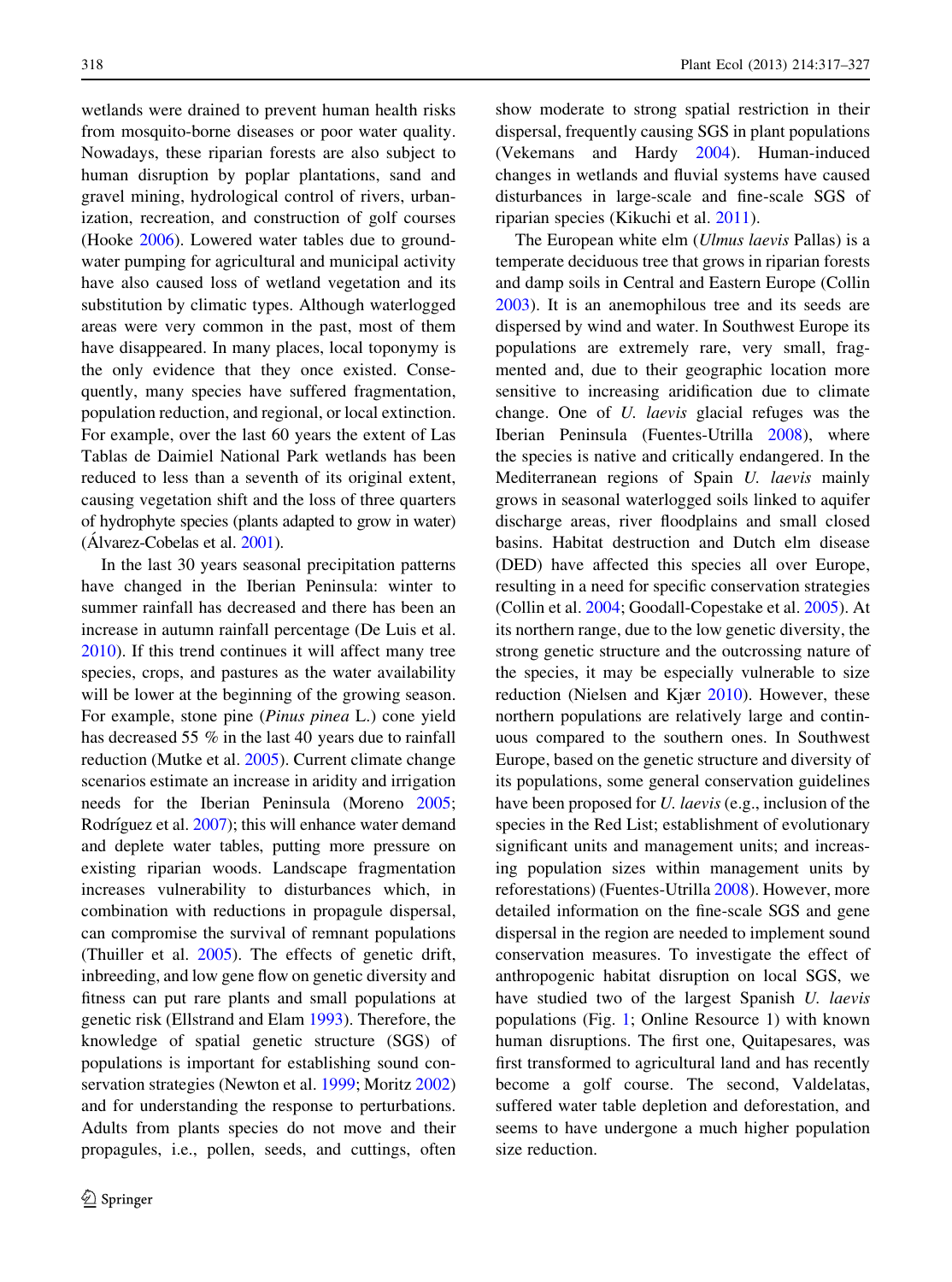<span id="page-2-0"></span>The aims of this study are (i) to determine the finescale genetic structure of U. laevis in two disturbed populations, (ii) to determine the demographic processes they have undergone, and (iii) to evaluate the recovery capabilities of these populations.

## Materials and methods

### Elm populations

The two populations are located in central Spain (Fig. 1) and belong to two different contiguous hydrological systems basins, that of the river Duero (Quitapesares) and that of the river Tagus (Valdelatas). The distance between them is 52 km and they are separated by the Sistema Central mountain range. They are isolated populations with no other known white elms in their proximity.

Quitapesares  $(40^{\circ}54'N, 4^{\circ}3'W)$  is located in Palazuelos de Eresma (Segovia), in a 115 ha estate at 1,100 m above sea level (a.s.l.). This farm was traditionally used for livestock grazing, and a document from 1,573 already mentions the presence of elms in this area (Archivo de la Real Chancillería de Valladolid, Registro de Ejecutorias, Caja 1255, 50). The terrain is flat and the water table is very high; thus many parts of the farm get waterlogged for several months. The elms grow in these areas and around a water reservoir, while fodder was cultivated in other parts of the farm (Fig. [2\)](#page-3-0). In 2004, the population consisted of 130 mature elms (diameter at breast height  $[DBH] > 10$  cm) (Online Resource 2) and more than 200 saplings. However, in 2007 the farm was



transformed into a golf course, and only 102 mature elms were still alive in April 2010, when samples were collected.

Valdelatas is a 330 ha forest located close to Madrid (40 $\degree$ 32'N, 3 $\degree$ 40'W) at 700 m a.s.l. The first written evidence from this population is a 1,287 document where this forest is called Monte-Negriello (Colmenares [1640](#page-9-0)), which means ''elm forest''. This public domain forest was used as a Royal huntingground and for collecting firewood. During the Spanish Civil War (1936–1939) this woodland was nearly destroyed. In the early 1940s holm oak (Quercus ilex L.) resprouts were favored, and the clearings were reforested with this oak and with pines (P. pinea L. and Pinus pinaster Ait.). At that time, a nursery was established in the lower part of the stream where the elms are located. Very few large trees can be seen where the elm grove is nowadays in a 1946 aerial photograph of Valdelatas (Instituto de Estadı´stica de la Comunidad de Madrid, [www.madrid.org/nomecalles](http://www.madrid.org/nomecalles)).

Valdelatas used to be an aquifer discharge area, and therefore seasonal waterlogging occurred in many areas, and water flowed in the small creeks despite their small catchment basins. However, nowadays the water table has been depleted and the population survives because the stream has a constant water flow from two sewage treatment plants installed in 1926 and 1968. The current elm population consists of 53 mature trees (DBH  $> 10$  cm) and 104 saplings that grow along 325 m of a small stream (Fig. [2\)](#page-3-0). Among the mature trees, one individual has a DBH of more than 100 cm, while DBH for the rest are less than 60 cm (Online Resource 2). The history of the population and the distribution of diameters among existing elms suggest that there has been a severe population size reduction in Valdelatas.

# Sample collection

In Quitapesares leaves were collected from 57 randomly selected trees of the 102 remaining trees. In Valdelatas, they were collected from all 53 mature elms. Leaves were preserved in tagged tubes with silica-gel till DNA extraction.

#### Laboratory methods

DNA was extracted with Invisorb Spin Plant Mini Kit Fig. 1 Location of *Ulmus laevis* Pall. populations in Spain from Invitek (Germany). Total DNA was diluted to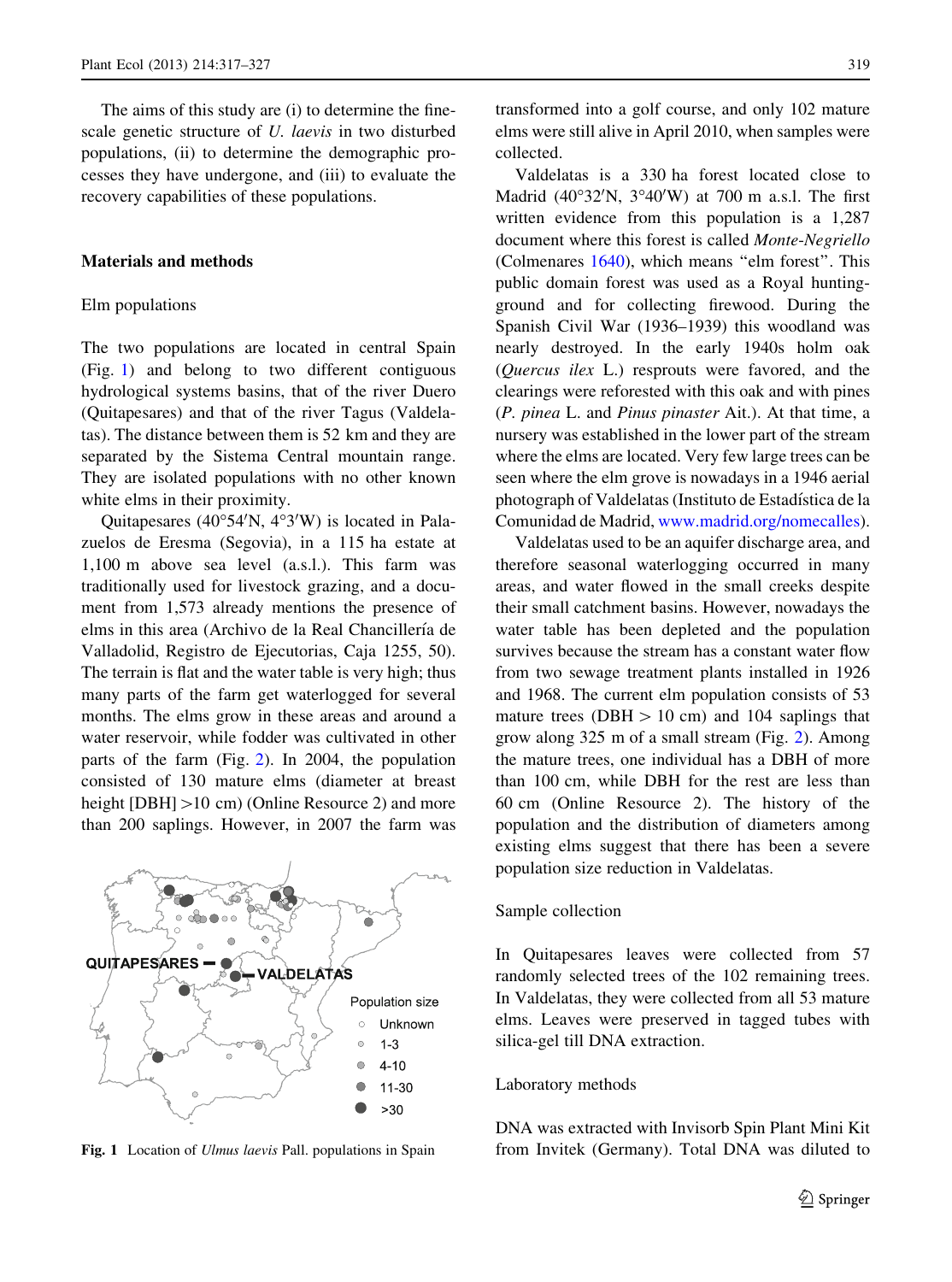<span id="page-3-0"></span>Fig. 2 Quitapesares and Valdelatas detailed map. Triangles chlorotype A elms, squares chlorotype B elms, white circles elms not sampled, crossed circles elms felled during the golf course construction before sample collection, Asterisk non-amplified haplotype, STP sewage treatment plant, Shaded areas transformed and plowed



 $2.5$  ng/ $\mu$ L for the polymerase chain reactions (PCRs). Nineteen microsatellites were tested: Ulm2, Ulm3, Ulm9, Ulm 12, and Ulm19 (Whiteley et al. [2003](#page-10-0)), Ulmi1-11, Ulmi1-21, Ulmi1-98, Ulmi1-165, Ulmi2- 20, and Ulm1-181 (Collada et al. [2004\)](#page-9-0), and UR101, UR138, UR141, UR153, UR158, UR173, UR175, and UR188a (Zalapa et al. [2008\)](#page-10-0). PCRs were carried out in 10 lL. Amplifications were done on Perkin-Elmer GenAmp 9700 thermal cycler using PCR protocol described in the respective articles. Amplified products IRDye labeled were denatured and visualized in a Li-Cor 4200 sequencer.

To distinguish the two chloroplast DNA (cpDNA) haplotypes, named A (widespread over Western Europe) and B (unique to Southern France and Spain), differentiated by a deletion (Fuentes-Utrilla [2008\)](#page-9-0) in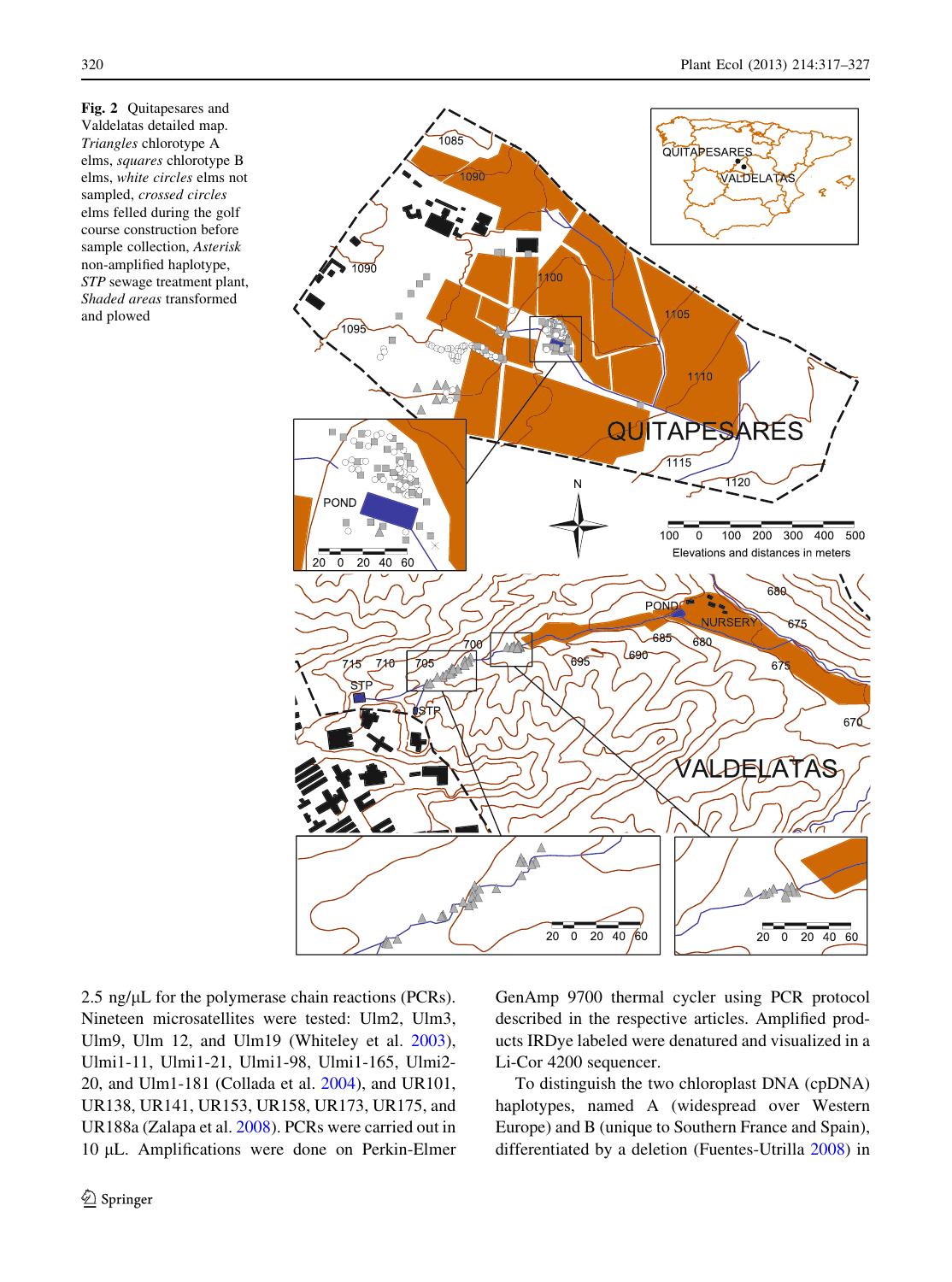the fragment SfM, a pair of specific primers flanking the variable cpDNA region were designed (SfM\_UlaevisF CTCCCCAAGTTTTTCAGGTTGT and SfM\_U laevisR AGTTTGACCCCTCCCGCTAC). PCR amplifications were performed in 10  $\mu$ L that contained: 1  $\mu$ L  $10\times$  PCR buffer, 0.8 µL of 25 mM MgCl<sub>2</sub>, 0.8 µL dNTPs (2.5 mM each),  $1 \mu$ L of 2  $\mu$ M, IRD-800 labeled, forward primer (SfM\_UlaevisF),  $1 \mu L$  of  $2 \mu M$  reverse primer (SfM\_UlaevisR),  $1 \mu L$  of 5 ng/ $\mu L$  DNA, 025U Taq DNA polymerase, and 4.15  $\mu$ L H<sub>2</sub>O. Thermocycling conditions were as follows:  $94 °C$  for 4 min, 35 cycles of 94 °C for 30 s, 60 °C for 30 s, 72 °C for 45 s, and final extension at  $72 \degree C$  for 5 min. Amplified products IRDye labeled were denatured and visualized in a Li-Cor 4200 sequencer, 108 pb haplotype A and 115 pb haplotype B were obtained.

## Data analysis

Genetic characterization of the populations and Nei's F statistics (Nei [1987\)](#page-10-0) calculation were performed with FSTAT 2.9.3.2 (Goudet [2001](#page-9-0)). The parameters evaluated per locus, population and overall were number of alleles (A), allelic richness corrected for sample size 53  $(Ar)$ , observed heterozygosity  $(Ho)$ , within sample gene diversity  $(Hs)$ , total gene diversity  $(Ht)$ , expected gene diversity  $(He)$ , gene diversity among populations corrected for number of samples (Dst'), an estimator of the fixation index  $(Fst)$ , and an estimator of the inbreeding coefficient (Fis). Significance of Fst and Fis was tested randomizing, respectively, individuals among populations and genes among individuals within a population, in 20,000 permutations with SPAGEDI 1.3 (Hardy and Vekemans [2002\)](#page-10-0).

To analyze the level of admixture between the populations, we evaluated the genetic clustering of individuals with STRUCTURE 2.3.3 (Pritchard et al. [2000\)](#page-10-0). We tested the admixture model, giving prior population assignment information and without doing so. This program uses a Bayesian approach to identify the number of genetic clusters  $(K)$  that better explains the observed genotypes. The program was run at least three times with each  $K$  value (from 1 to 4) and model to make sure results were consistent. Burning-in period used was 10,000, with 100,000 post-burning simulations used to estimate model parameters.

The SGS within each one of the populations was studied with SPAGEDI 1.3 (Hardy and Vekemans [2002\)](#page-10-0). Loiselle et al. ([1995\)](#page-10-0) pairwise kinship coefficient was calculated within each population for seven distance classes (0–20, 20–70, 70–170, 170–230, 230–325, 325–500, and 500–850 m; the last two distance classes do not apply to Valdelatas as there are no trees separated more than 325 m). Significance of the deviation from the estimated average kinship coefficient was tested randomizing locations among all individuals in 20,000 permutations. We also tested the significance of the regression slope of the kinship coefficient with logarithm of distance. Neighborhood size (Nb) and half the mean square parent-offspring distance  $(\sigma_{\varphi})$  were also calculated with SPAGEDI.

The demographic evolution of both populations was studied with several methods. Population bottlenecks were first tested with Wilcoxon sign rank test under infinite alleles model (IAM), stepwise mutation model (SMM), and two-phased model (TPM). This method is based on the premise that populations experiencing recent reductions in size develop an excess of heterozygosity at selectively neutral loci relative to the heterozygosity expected at mutation-drift equilibrium (Cornuet and Luikart [1996](#page-9-0)). These tests were run on BOTTLENECK 1.2.02 (Cornuet and Luikart [1996\)](#page-9-0) with 10,000 iterations. The *M* statistic (Garza and Williamson [2001\)](#page-9-0), which is the mean ratio of the number of alleles to the range in allele size, was also calculated. M values below 0.68 identify long lasting bottlenecks under any mutation model. Finally, we also inferred the past demographic change of both populations with MSVAR 1.3 (Storz and Beaumont [2002](#page-10-0)), a full-likelihood Bayesian method. This method gives an estimate of the current  $(N_{\text{POP}})$  and ancestral  $(N_{\text{ANC}})$ population sizes, and the time since the population started changing in size. This model is based on a SMM, but it is robust to moderate departures from this model (Girod et al. [2011](#page-9-0)). We used an exponential population size change model. Six Monte Carlo simulations of 50,000 thinned update steps (every line was registered after 10,000 outputs) per population were analyzed with R-CODA package (Plummer et al. [2006](#page-10-0)).

The effective population size  $(N_e)$  was calculated with two single-sample methods. LDNe software (Waples and Do  $2008$ ) was used to calculate  $N_e$  by linkage-disequilibrium method, assuming random mating.  $N_e$  was also calculated by Bayesian inference using ONeSAMP (Tallmon et al. [2008](#page-10-0)). We tested the sensitivity of ONeSAMP results by running several simulations per population and per prior sizes (2–500;  $2-1,000$ ;  $2-2,000$ ).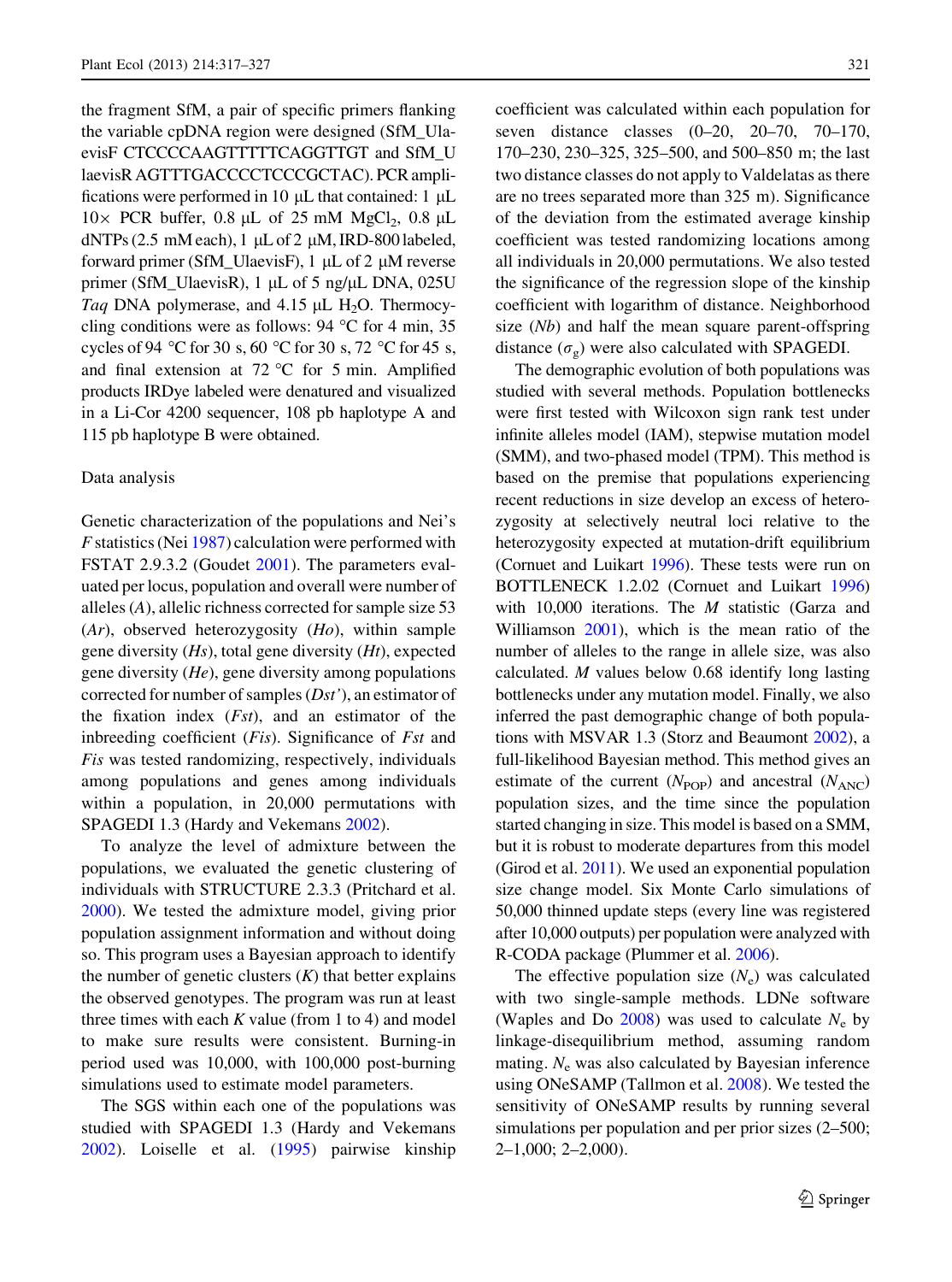# Results

Of the nineteen nuclear microsatellites tested, nine were polymorphic (Table 1), five monomorphic (Um1-165, Um1-181, UR138, UR153, UR173), and five gave either unspecific amplifications or did not amplify at all (Ulm 12, Ulmi1-11, Ulmi1-21, Ulmi2-20, UR101). For the nine polymorphic loci the overall number of alleles per locus varied from 2 to 10 and the mean was 4.1. Within each population the number of alleles varied from 2 to 7 and the average was 3.4. Each population had three private alleles at locus UR158. The overall nuclear diversity (Ht) was 0.48. Quitapesares gene diversity  $(He = 0.45)$  was slightly higher than Valdelatas (0.43). These populations are differentiated as the observed fixation index (*Fst* = 0.17) clearly differs (*P* < 0.001) from the one obtained randomizing individuals ( $Fst_{\text{random}}$ ) 95 % confidence interval =  $[-0.006, 0.004]$ ). *Fis* was not significantly different from  $0 (P > 0.05)$  for Valdelatas nor for the entire dataset, and was slightly negative in Quitapesares (*Fis* = -0.07,  $P < 0.05$ ) indicating an excess of heterozygotes in this population (Table 1). Therefore, these populations do not present inbreeding.

The cpDNA analysis revealed that in Quitapesares 10 trees presented haplotype A, common in Western Europe, and 46 had haplotype B, which is only present in Southern France and the Iberian Peninsula (Whiteley [2004](#page-10-0); Fuentes-Utrilla [2008\)](#page-9-0). All trees from Valdelatas showed haplotype A. Spatial grouping was observed in Quitapesares when haplotypes were mapped (Fig. [2\)](#page-3-0). Seven out of the ten chlorotype A trees were grouped together in the Southwest part of the farm. However, Loiselle et al. ([1995](#page-10-0)) kinship coefficient calculated for nuclear markers presented no correlation with logarithm of distance in Quitapesares ( $P = 0.14$ ; Fig. [3](#page-6-0)). Therefore, in this population  $Nb$  and  $\sigma_{\rm g}$  could not be calculated. Meanwhile, Valdelatas had a clear negative correlation between kinship coefficient (Loiselle et al. [1995](#page-10-0)) and the logarithm of distance (regression slope =  $-0.022$ ; two-sided test  $P < 0.0001$ ; Fig. [3\)](#page-6-0). Nb for this population ranged between 44.3 and 32.1 individuals, and  $\sigma_{\rm g}$  between 18.8 and 41.3 m, depending on the effective density established for the estimation (first values correspond to 100 trees/ha and second values to 15 trees/ha; densities within those figures gave intermediate values).

The number of clusters  $(K)$  that better fitted the data under the admixture model without prior population information was  $K = 2$  (estimated logarithm for the probability of the data for each number of clusters:  $K_1 = -1,770.0;$   $K_2 = -1,558.6;$   $K_3 = -1,610.0;$  $K_4 = -1,667.4$ . Cluster 1 was formed by 52 elms from Valdelatas and 4 from Quitapesares, while cluster 2 was formed by 53 trees from Quitapesares and 1 from Valdelatas (Fig. [4\)](#page-6-0). The results with prior population information were very similar. These results show almost no overlap in nine-locus genetic composition. No subgroups were found within each

**Table 1** Genetic characterization of the populations with Nei's  $F$  statistics (Nei [1987](#page-10-0))

| Loci         | Overall $(n = 110)$         |               |                |      |                      |      |            |         | Quitapesares ( $n = 57$ ) |     |                |           | Valdelatas ( $n = 53$ ) |                |     |                             |      |         |
|--------------|-----------------------------|---------------|----------------|------|----------------------|------|------------|---------|---------------------------|-----|----------------|-----------|-------------------------|----------------|-----|-----------------------------|------|---------|
|              | A                           | Ar            | H <sub>o</sub> | Hs   | Ht                   | Dst' | <b>Fst</b> | Fis     | A                         | Ar  | H <sub>o</sub> | He        | Fis                     | A              | Ar  | H <sub>o</sub>              | He   | Fis     |
| Ulm19        | $\overline{4}$              | 4.0           | 0.54           | 0.58 | 0.69                 | 0.21 | 0.26       | 0.07    | 3                         | 3.0 | 0.46           | 0.49      | 0.06                    | $\overline{4}$ | 4.0 | 0.62                        | 0.68 | 0.08    |
| Ulm9         | 6                           | 6.0           | 0.67           | 0.68 | 0.79                 | 0.23 | 0.25       | 0.01    | -6                        | 6.0 | 0.77           | 0.76      | $-0.02$                 | -5             | 5.0 | 0.57                        | 0.59 | 0.04    |
| $Ulm1-98$    | 3                           | 3.0           | 0.41           | 0.37 | 0.39                 | 0.04 | 0.09       | $-0.10$ | $\mathcal{E}$             | 2.9 | 0.25           | 0.22      | $-0.12$                 | $\mathcal{E}$  | 3.0 | 0.57                        | 0.52 | $-0.08$ |
| $U$ lm2      | $\mathfrak{D}$              | 2.0           | 0.49           |      | $0.42 \quad 0.43$    | 0.01 | 0.03       | $-0.16$ | $\overline{2}$            | 2.0 | 0.56 0.47      |           | $-0.20$                 | $\mathcal{D}$  | 2.0 | 0.42                        | 0.37 | $-0.11$ |
| Ulm3         | 3                           |               | 3.0 0.42       | 0.39 | 0.43                 | 0.09 | 0.18       | $-0.10$ | $\mathcal{E}$             | 3.0 |                | 0.58 0.52 | $-0.12 \quad 3$         |                |     | $3.0 \quad 0.26 \quad 0.25$ |      | $-0.04$ |
| UR175        | $\mathcal{D}_{\mathcal{L}}$ | 2.0           | 0.23           |      | $0.26$ $0.26$ $0.00$ |      | $-0.01$    | 0.11    | $\overline{2}$            | 2.0 | 0.30           | 0.28      | $-0.07$                 | $\mathcal{L}$  | 2.0 | 0.17                        | 0.25 | 0.31    |
| <b>UR141</b> | 4                           | 4.0           | 0.53           |      | 0.44 0.46            | 0.04 | 0.08       | $-0.20$ | - 3                       | 3.0 | 0.42           | 0.37      | $-0.15$                 | $\overline{3}$ | 3.0 | 0.64                        | 0.52 | $-0.24$ |
| <b>UR158</b> | 10                          | 7.8           | 0.47           |      | $0.53 \quad 0.54$    | 0.02 | 0.04       | 0.11    | -7                        | 6.8 | 0.49           | 0.43      | $-0.15$                 | -7             | 7.0 | 0.45                        | 0.63 | 0.29    |
| <b>UR188</b> | 3                           | $2.5^{\circ}$ | 0.25           | 0.26 | 0.35                 | 0.19 | 0.42       | 0.03    | 2                         | 2.0 | 0.48           | 0.50      | 0.03                    | 2              | 2.0 | 0.02                        | 0.02 | 0.00    |
| Overall      | 4.1                         | 3.8           | 0.45           | 0.44 | 0.48                 | 0.09 | 0.17       | $-0.02$ | 3.4                       | 3.4 | 0.48           | 0.45      | $-0.07$                 | 3.4            | 3.4 | 0.41                        | 0.43 | 0.03    |

n sample size, A number of alleles, Ar allelic richness corrected for sample size 53,  $Ho$  observed heterozygosity,  $Hs$  within sample gene diversity, Ht total gene diversity, He gene diversity, Dst' gene diversity among samples, Fst estimator of the fixation index, Fis estimator of the inbreeding coefficient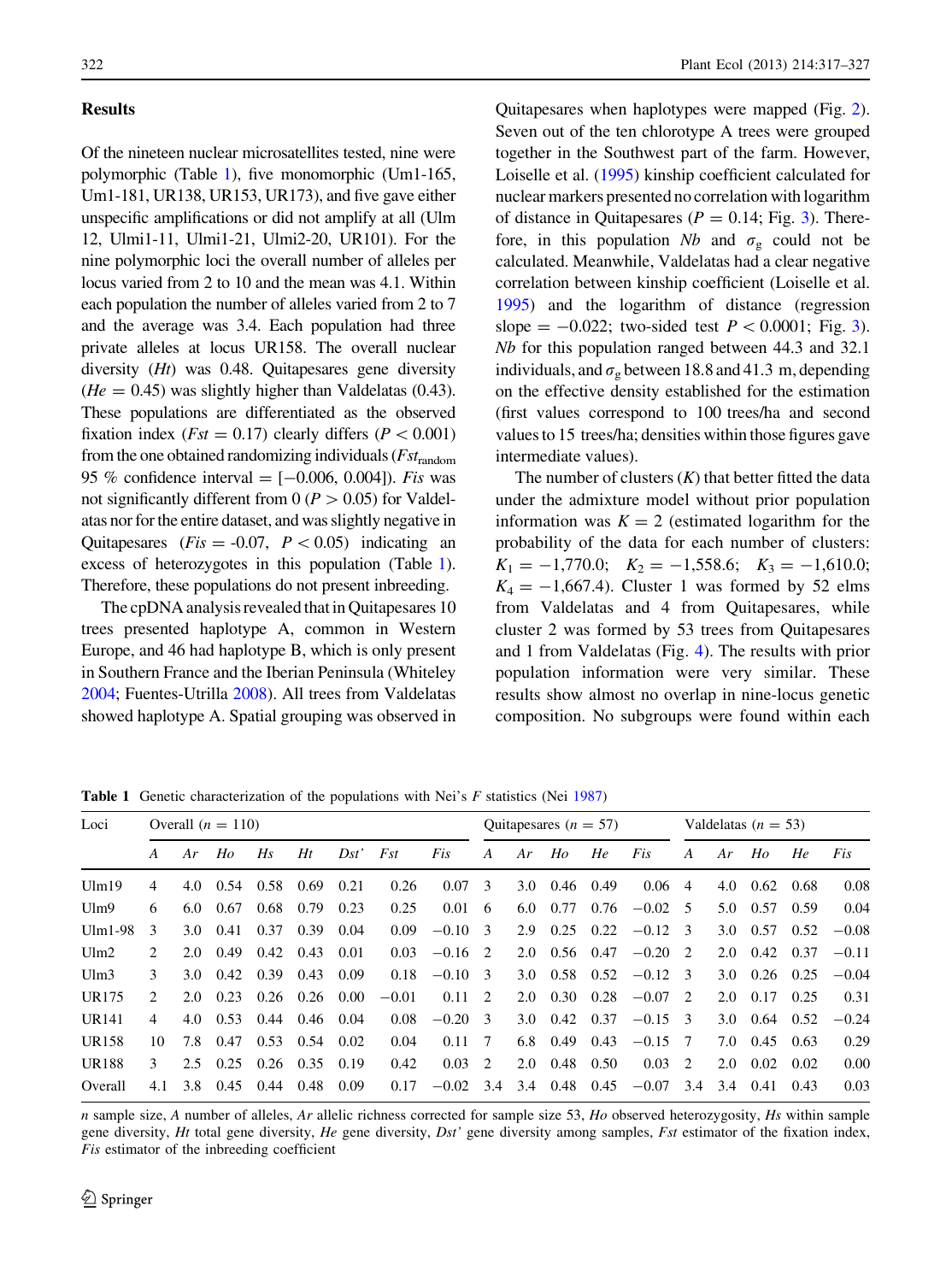<span id="page-6-0"></span>



population. We also ran nuclear DNA (nDNA) analysis in Quitapesares considering trees with chlorotypes A and B as different populations, and no differences were found among them (data not shown).

The M statistic was 0.56 for Quitapesares and 0.48 for Valdelatas, indicative of population bottleneck in both populations. However, with the Wilcoxon sign rank test (Luikart et al. [1998\)](#page-10-0) bottleneck signal was only detected for Valdelatas and only under IAM  $(P = 0.024;$  $(P = 0.024;$  $(P = 0.024;$  Table 2). Under a relaxed probability  $(P < 0.10)$  excess in heterozygosity was also detected for Quitapesares under the IAM. Despite MSVAR wide confidence intervals, its estimations show that both population sizes have declined, and that this decline is not recent (Table [2](#page-7-0)).

N<sup>e</sup> estimated by ONeSAMP did not depend on prior population size and was convergent for different runs.  $N_e$  was similar for Quitapesares (27) and Valdelatas  $(30)$  (Table [2;](#page-7-0) data shown for prior size 2–1,000). N<sup>e</sup> obtained for Valdelatas by LDNe was very similar. However, LDNe estimated a higher  $N_e$  (91) for Quitapesares with an enormous confidence interval (Table [2](#page-7-0)).

# **Discussion**

The low genetic diversity observed in Quitapesares and Valdelatas is in accordance with other U. laevis populations studied in Europe (e.g., The Netherlands  $He = 0.50$ , Denmark  $He = 0.50$ , Central Europe  $He = 0.59$ ) (Whiteley [2004;](#page-10-0) Fuentes-Utrilla [2008](#page-9-0); Nielsen and Kjær [2010\)](#page-10-0). Nevertheless, Quitapesares, with two haplotypes, is more diverse at cpDNA level than most European populations (Whiteley [2004](#page-10-0); Fuentes-Utrilla [2008](#page-9-0)).



Fig. 4 Clusters inferred with structure. Bar plot representing the probabilities assigned to each tree of belonging to cluster 1 or 2 under admixture model. The *black line* separates samples from both populations. Samples clustered with the other population (*asterisk*)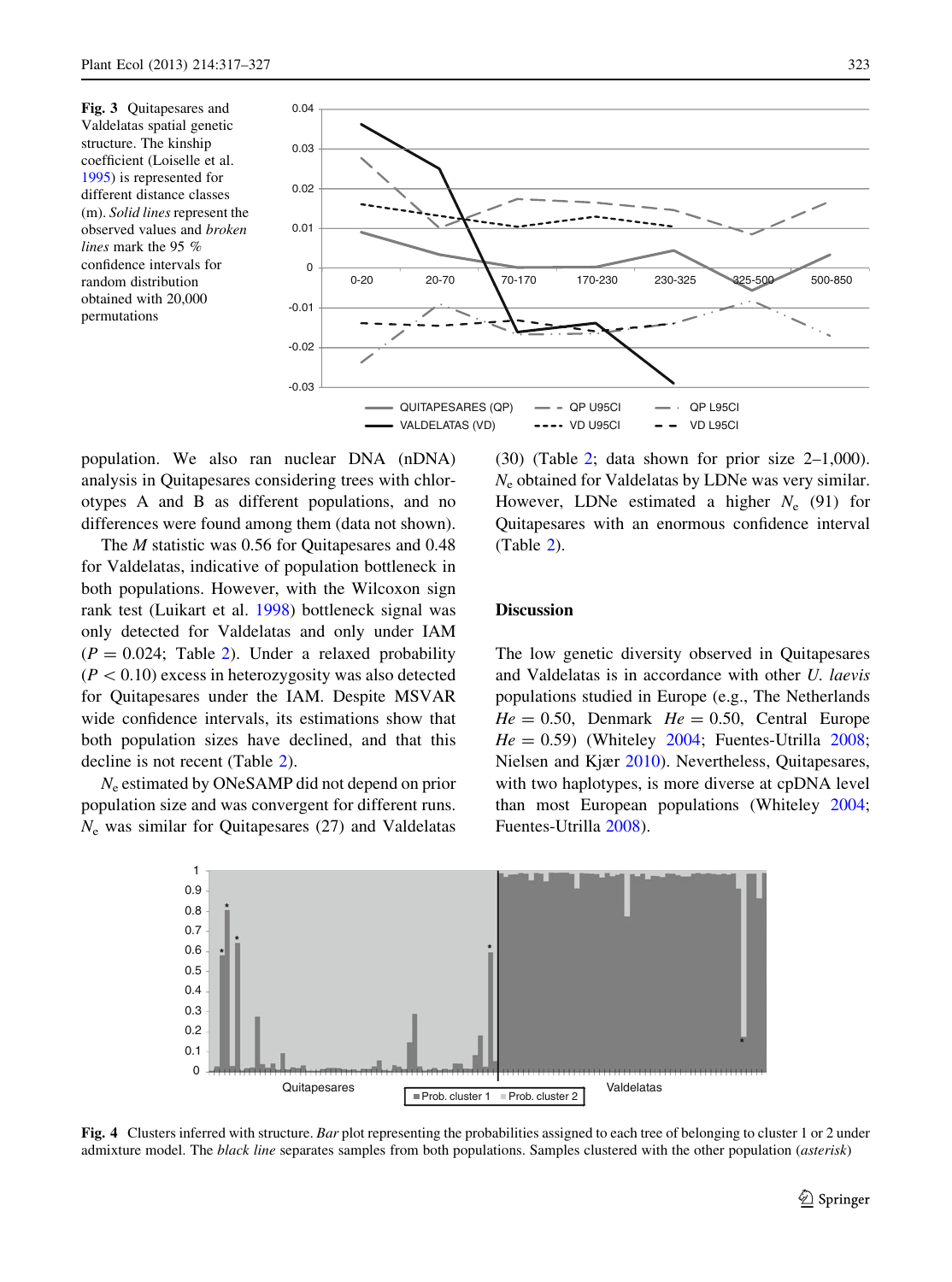| Population        | N                                | $\overline{M}$ | Wilcoxon test: # locus with heterozygosity excess $(P$ value) |                            |                           |  |  |  |  |
|-------------------|----------------------------------|----------------|---------------------------------------------------------------|----------------------------|---------------------------|--|--|--|--|
|                   |                                  |                | <b>IAM</b>                                                    | <b>TPM</b>                 | <b>SMM</b>                |  |  |  |  |
| Quitapesares      | 57<br>0.56                       |                | 7(0.064)                                                      | 6(0.248)                   | 6(0.500)                  |  |  |  |  |
| <b>Valdelatas</b> | 53                               | 0.48           | 7(0.024)                                                      | 5(0.500)                   | 5(0.820)                  |  |  |  |  |
| Population        | $N_e$ [95 % CI]                  |                | MSVAR: mean $[95 \% CI]$                                      |                            |                           |  |  |  |  |
|                   | ONeSAMP                          | <b>LDNe</b>    | $N_{\rm POP}$                                                 | $N_{\rm ANC}$              | $D_{\rm Y}$               |  |  |  |  |
| Quitapesares      | 91 $[34-\infty]$<br>$27$ [21-50] |                | 326 [6-16,436]                                                | 157,435 [3,701-6,697,304]  | 171,002 [3,305-8,847,081] |  |  |  |  |
| Valdelatas        | $30$ [22-66]                     | 30 [16-89]     | 210 [4-11,290]                                                | 372,396 [6,321-11,738,159] | 87,862 [1,768-4,365,447]  |  |  |  |  |

<span id="page-7-0"></span>Table 2 Demographic analyzes

 $N$  is the number of sampled trees,  $M$  is the statistic described by Garza and Williamson [\(2001](#page-9-0)). Wilcoxon test was run over the 9 locus. IAM infinite allele model, TPM two phase model (20 % variance and 80 % assigned to SMM), SMM single mutation model.  $N_e$  effective population size calculated with ONeSAMP (Tallmon et al. [2008](#page-10-0)) and with LDNe (Waples and Do [2008\)](#page-10-0), and their 95 % confidence intervals. MSVar demographic analyzes (Storz and Beaumont [2002](#page-10-0)): estimated current population size  $(N_{\text{POP}})$ , estimated ancestral population size ( $N_{\text{ANC}}$ ), and years since the populations started to decline ( $D_Y$ )

Pollen records show that the Iberian Peninsula has been a glacial refuge for Ulmus genus during the Pleistocene (Gil and García-Nieto [1990;](#page-9-0) López [2000](#page-10-0)), and that the maximum representation of the genus is reached in the Holocene during the Atlantic (8,000– 5,000 years BP) and Subboreal (5,000–2,500 years BP) periods (López [2000](#page-10-0)). Afterwards, the proportion of elm and other tree pollen is considerably reduced, mainly due to human habitat transformation, as pasture and agricultural species pollen increased significantly (López [2000](#page-10-0); Valbuena-Carabaña et al. [2010\)](#page-10-0). Unfortunately, the three Iberian elm species (U. laevis, U. glabra Hudson, and U. minor Mill.) pollen is not distinguishable (Stafford [1995\)](#page-10-0), and therefore we cannot infer U. laevis populations evolution from pollen records. However, the M values and MSVAR results (Table 2) are indicative of long lasting bottlenecks in both populations (Garza and Williamson [2001;](#page-9-0) Storz and Beaumont [2002\)](#page-10-0). Our MSVAR time estimations have very wide confidence intervals (Table 2), which happens when there is no prior mutation rate knowledge (Girod et al. [2011](#page-9-0)). Yet, the estimation of time since the decline started locates the bottleneck in the glacial periods of the Pleistocene (2,500,000–11,000 years BP). Nevertheless, taking into consideration the lower confidence interval it is also possible that the bottlenecks occurred in the last 3,500 years, when pollen records show a decline in elm populations due to human landscape transformation (López [2000;](#page-10-0) Valbuena-Carabaña et al. [2010](#page-10-0)).

We know that both populations have suffered recent demographic size reductions due to anthropogenic habitat transformation: Quitapesares, initially because it was partially cultivated, and afterwards due to the golf course construction; and Valdelatas, due to the water table depletion, Spanish Civil War and the nursery and hospital construction (Fig. [2](#page-3-0)). The Wilcoxon sign rank test, which is good for detecting recent bottlenecks (Cornuet and Luikart [1996;](#page-9-0) Luikart et al. [1998;](#page-10-0) Williamson-Natesan [2005\)](#page-10-0), did not show bottleneck signal under TPM nor SMM for neither population (Table 2). However, if it is extremely recent (i.e., this generation) it would not be detectible. Only under IAM Valdelatas presents bottleneck signal. However, the TPM appears to provide a better fit to empirical evidence about the mutation process (Di Rienzo et al. [1994](#page-9-0); Garza and Williamson [2001\)](#page-9-0). It is important to recognize that populations suffering a reduction in census size may not suffer a severe reduction of  $N_e$  (a genetic bottleneck), if historical  $N_e$ has always been low, due to fluctuations in population size, mating system dynamics, or metapopulation structure involving local extinctions and recolonizations (Pimm et al. [1998](#page-10-0)). The small effective population sizes observed in Valdelatas and Quitapesares, and the low genetic diversity of the species all over its range (Whiteley [2004;](#page-10-0) Fuentes-Utrilla [2008;](#page-9-0) Nielsen and Kjær [2010\)](#page-10-0), also support this idea. Nevertheless, population sizes nowadays are similar to  $N_e$  and therefore, further size reductions could cause a genetic bottleneck in future generations.

No clones were found in Quitapesares or in Valdelatas, and no root-suckers were detected. However, stool–shoots were observed in the stumps of felled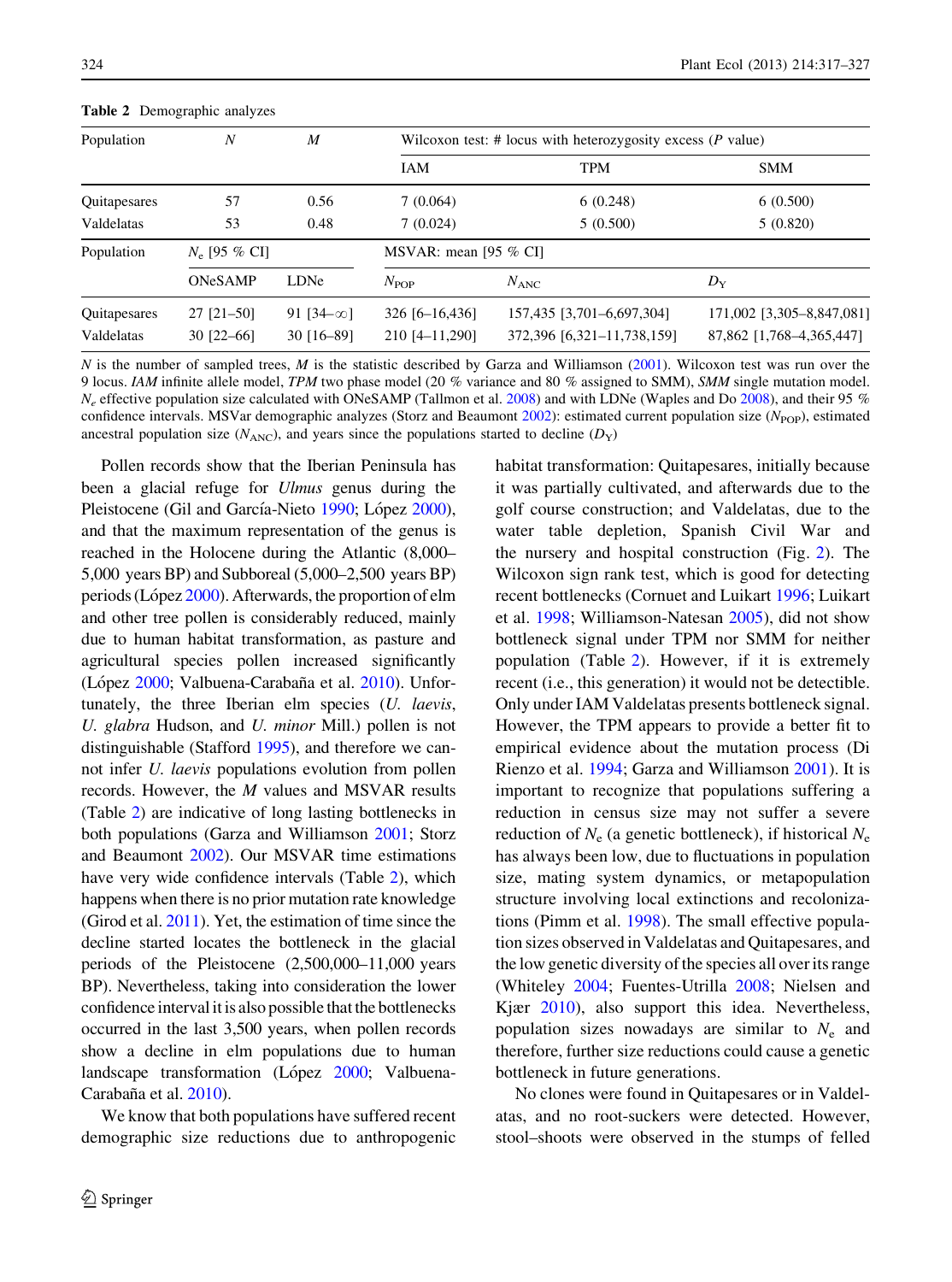elms in both populations. Thus, although U. laevis stool–shoots and root-suckers may play an important role in the regeneration and colonization of riparian formations after flooding disturbance (Collin [2003](#page-9-0); Deiller et al. [2003\)](#page-9-0), in wetland formations regeneration seems to be accomplished by seedling recruitment. However, when trees were felled for wood in Valdelatas, before and during the Civil War, stool–shoots could have been crucial for the maintenance of genetic diversity and recovery of the U. laevis grove. Clonal reproduction by sprouting has been described as a mechanism in rare tree species to buffer the genetic impacts of fragmentation by delaying the time between generations, and thereby, moderating the loss of alleles through genetic drift (Wei and Jiang [2012\)](#page-10-0).

No nDNA spatial structuring was detected in Quitapesares (Fig. [3\)](#page-6-0). However, spatial grouping of cpDNA haplotypes distribution can be observed in Quitapesares (Fig. [2\)](#page-3-0). Chloroplast is maternally inherited in elms, so this grouping indicates that the seeds, although they are winged, are not usually dispersed long distances by wind. The lack of differences at the nuclear level among the trees with different cpDNA haplotypes within the population, and the lack of finescale SGS, indicates that local pollen flow is not limited. Nielsen and Kjær [\(2010](#page-10-0)) established that the average pollination and seed dispersal distance in a Danish forest were relatively low (under 40 m), although some pollen came from far away, and in open areas pollination distance was 1,100–1,200 m. These distances are greater than the two most separated trees in Quitapesares, therefore all the trees within this population can potentially mate among each other. In fluvial systems, long distance dispersal of propagules (hydrochory) can reduce spatial aggregation of related individuals (Kikuchi et al. [2011](#page-10-0)), but in bogs (area of soft muddy ground) and seasonal wetlands this means of transport might not be that effective. The flatness of seasonal wetland areas and their open forest structure favors pollen and seed dispersal in all directions, and not only along the river axis. Low population density, resulting from historical degradation of forests, also favored greater effective dispersal distances in other tree species (López de Heredia et al. [2010;](#page-10-0) Kikuchi et al. [2011](#page-10-0)). Therefore, we consider that these factors contribute to eliminate the nDNA SGS within Quitapesares.

Currently, the only U. laevis trees that are left in Valdelatas grow along the stream that has a constant

water flow from two sewage treatment plants. The lowered water table, mainly due to the overexploitation of the aquifer, have caused the disappearance of the seasonal waterlogged areas in this forest, and ultimately, of suitable areas for the elms. Moreover, the most suitable area for this species in the area corresponds to the debris cone located at the bottom of the stream, where the tree nursery was established (Fig. [2](#page-3-0)), which caused the disappearance of preexisting vegetation. Therefore, the strong genetic structure of Valdelatas (Fig. [3\)](#page-6-0) could be partly due to the human-induced constrictions in suitable habitat, and not only to natural gene dispersal limitations as in Denmark (Nielsen and Kjær [2010](#page-10-0)). The elm population in Valdelatas, with average gene dispersal distance ranging between 19 and 41 m, is an example of the limitations for pollen and seed dispersal in Mediterranean climates, due to the canopy barrier effect (Milleron et al. [2012](#page-10-0)) of sclerophyllous vegetation (evergreen oaks and pines) and the increasing rarity of humid areas suitable for the establishment of seedlings.

No inbreeding is observed in Quitapesares or in Valdelatas. This result supports previous evidence of U. laevis being highly outcrossing and self-incompatible (Mittempergher and Porta [1991;](#page-10-0) Nielsen and Kjær [2010\)](#page-10-0). Both populations produce great quantities of sound seeds in mast years, that have high germination  $(55.9 \pm 22.0 \%$ , mean  $\pm$  standard deviation) and establishment rates (over 90 % in ex situ conservation plots) (unpublished data), indicating no fitness problems. However, seedlings cannot establish themselves in Quitapesares since it has been transformed into a golf course, nor in Valdelatas as there is no suitable area. Therefore, we consider that the main risk for these populations is lack of regeneration possibilities due to habitat transformation.

More than 60 % of the wetlands have disappeared in Spain in the last 50 years mainly due to land-use changes and mechanization of agriculture (Casado and Montes [1995;](#page-9-0) Gallego-Fernández et al. [1999\)](#page-9-0). Moreover, under the scenario of increasing aridity in the Iberian Peninsula and higher water demand (Moreno [2005;](#page-10-0) Rodríguez et al. [2007](#page-10-0)), remaining wetland ecosystems will be compromised. This will put more pressure on U. laevis and will jeopardize the recovery and persistence of its remaining populations. Hence, managers might have to consider the necessity of recharging aquifers or pumping water into wetland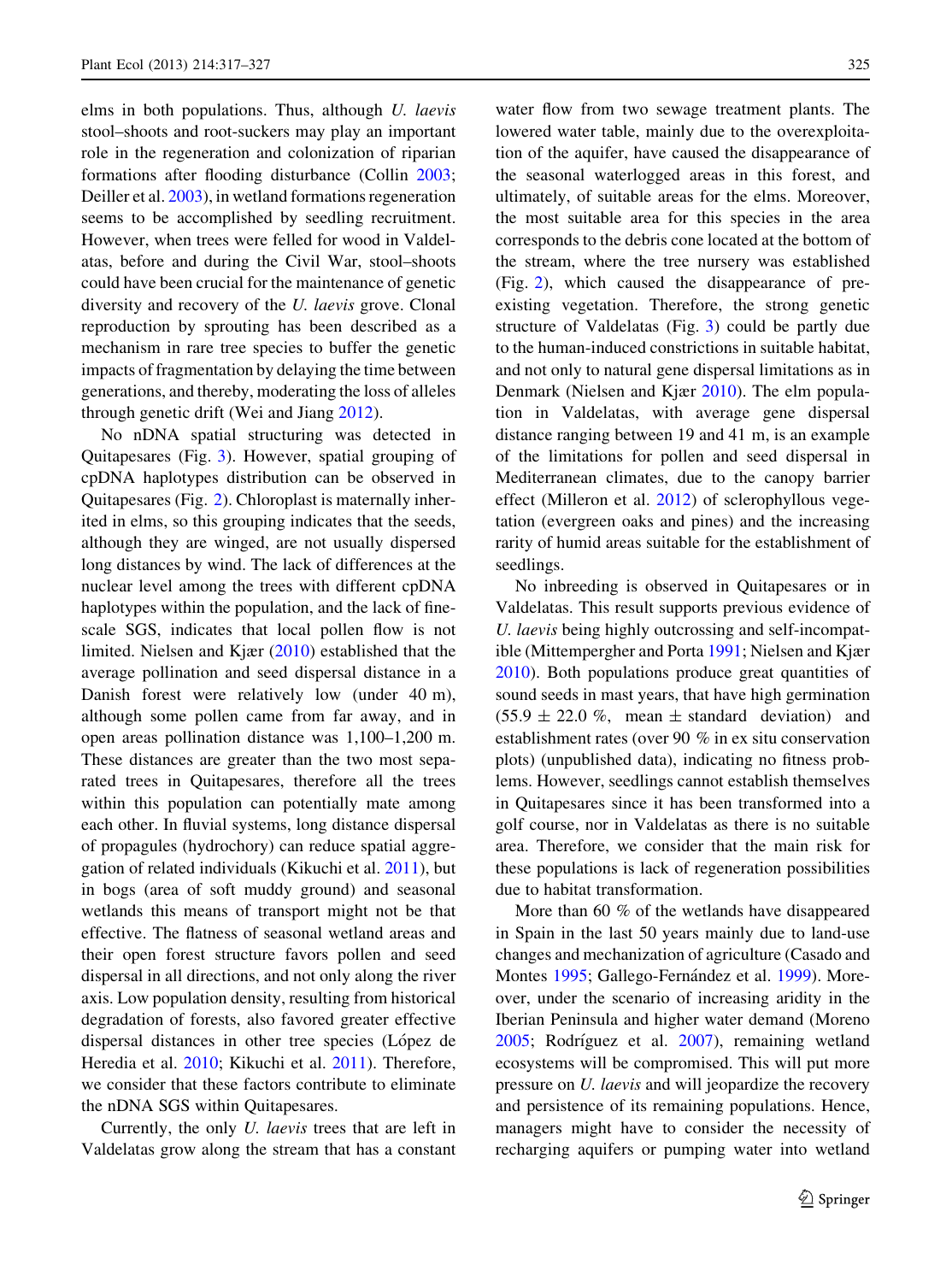<span id="page-9-0"></span>formations for their conservation. Quitapesares and Valdelatas are not at genetic risk, nonetheless, for long-term conservation they do require in situ conservation measures that permit the establishment of seedlings, in order to maximize the genetic variation preserved and to facilitate dynamic conservation strategies (Collin et al. 2004).

## **Conclusions**

Vegetative propagation does not occur in U. laevis wetland populations, and stool–shoots help to maintain genetic diversity after felling and fragmentation. This contrasts with riparian formations, where clonal reproduction also permits colonization of new sites and population expansion.

Quitapesares and Valdelatas maintain the same levels of genetic diversity as other European populations and are not at genetic risk, regardless of the long lasting bottleneck and recent size reductions they have undergone. Seed production and viability do not limit the regeneration of these stands; it is the lack of suitable areas for establishment due to human habitat transformation that avoid population expansion and recruitment. This also affects their fine-scale SGS. Therefore, habitat destruction, fragmentation, aridification, and water table depletion present higher risks to the conservation of these populations.

Acknowledgments We would like to thank César Cardo, Alberto Pérez, and Julio Orellana for having shown us Valdelatas elm grove. We thank Segovia XXI for having allowed us collect samples in Quitapesares and helping us preserve this population. We thank Eudaldo González for the elm surveys, he has carried out all over Spain. We are also grateful to Salustiano Iglesias, Pablo Sanjuanbenito, and Cuenca Alta del Manzanares park managers for their support. We also show gratitude to Zaida Lorenzo, Elena Zafra, Eva Miranda, Jorge Domínguez, David Macaya, Gerrie Seket, Guillermo González, Miriam Fajardo, and Ana Moreno for their technical assistance and help. This study was financed by the Comunidad de Madrid (Project S2009AMB-1668). M.V. is sponsored by a PIF Grant from the Technical University of Madrid.

# References

Álvarez-Cobelas M, Cirujano S, Sánchez-Carrillo S (2001) Hydrological and botanical man-made changes in the Spanish wetland of Las Tablas de Daimiel. Biol Conserv 97:89–98

- Antrop M (2005) Why landscapes of the past are important for the future. Lands Urban Plan 70:21–34
- Casado S, Montes C (1995) Guı´a de los lagos y humedales de España. Ed. J.M. Reyero, Madrid
- Collada C, Fuentes-Utrilla P, Gil L, Cervera MT (2004) Characterization of microsatellite loci in Ulmus minor Miller and cross-amplification in U. glabra Hudson and U. laevis Pall. Mol Ecol Notes 4(4):731–732
- Collin E (2003) EUFORGEN Technical guidelines for genetic conservation and use for European white elm (Ulmus laevis). Forestry. International Plant Genetic Resources Institute, Rome
- Collin E, Rusanen M, Ackzell L et al (2004) Methods and progress in the conservation of elm genetic resources in Europe. Invest Agrar: Sist Recur For 13(1):261–272
- Colmenares D (1640) Historia de la insigne ciudad de Segovia y compendio de las historias de Castilla. Segovia, Madrid
- Cornuet JM, Luikart G (1996) Description and power analysis of two tests for detecting recent population bottlenecks from allele frequency data. Genetics 144:2001–2014
- De Luis M, Brunetti M, Gonzalez-Hidalgo J, Longares LA, Martin-Vide J (2010) Changes in seasonal precipitation in the Iberian Peninsula during 1946–2005. Glob Planet Change 74:27–33
- Deiller AF, Walter JMN, Trémolières M (2003) Regeneration strategies in a temperate hardwood floodplain forest of the Upper Rhine: sexual versus vegetative reproduction of woody species. For Ecol Manag 180:215–225
- Di Rienzo A, Peterson AC, Garza JC, Valdes AM, Slatkin M, Freimer MB (1994) Mutational processes of simplesequence repeat loci in human populations. Proc Natl Acad Sci USA 91:3166–3170
- Ellstrand NC, Elam DR (1993) Population genetic consequences of small population size: implications for plant conservation. Annu Rev Ecol Evol Syst 24:217–242
- Fuentes-Utrilla P (2008) Estudio de la variabilidad genética del género Ulmus L. en España mediante marcadores moleculares. Dissertation, Universidad Politécnica de Madrid
- Gallego-Fernández JB, García-Mora MR, García-Novo F (1999) Small wetlands lost: a biological conservation hazard in Mediterranean landscapes. Environ Conserv 26(3):190–199
- Garza JC, Williamson EG (2001) Detection of reduction in population size using data from microsatellite loci. Mol Ecol 10(2):305–318
- Gil L, García-Nieto ME (1990) Paleobotánica e historia de los olmos de la Península Ibérica. In: Gil L (ed) Los olmos y la grafiosis en España. ICONA, Madrid, pp 29-65
- Girod C, Vitalis R, Leblois R, Fréville H (2011) Inferring population decline and expansion from microsatellite data: a simulation-based evaluation of the Msvar method. Genetics 188:165–179
- Goodall-Copestake WP, Hollingsworth ML, Hollingsworth PM, Jenkins GI, Collin E (2005) Molecular markers and ex situ conservation of the European elms (Ulmus spp.). Biol Conserv 122(4):537–546
- Goudet J (2001) FSTAT, a program to estimate and test gene diversities and fixation indices (version 2.9.3). Updated from: goudet J (1995) FSTAT (vers. 1.2): a computer program to calculate F-statistics. J Hered 86:485–486